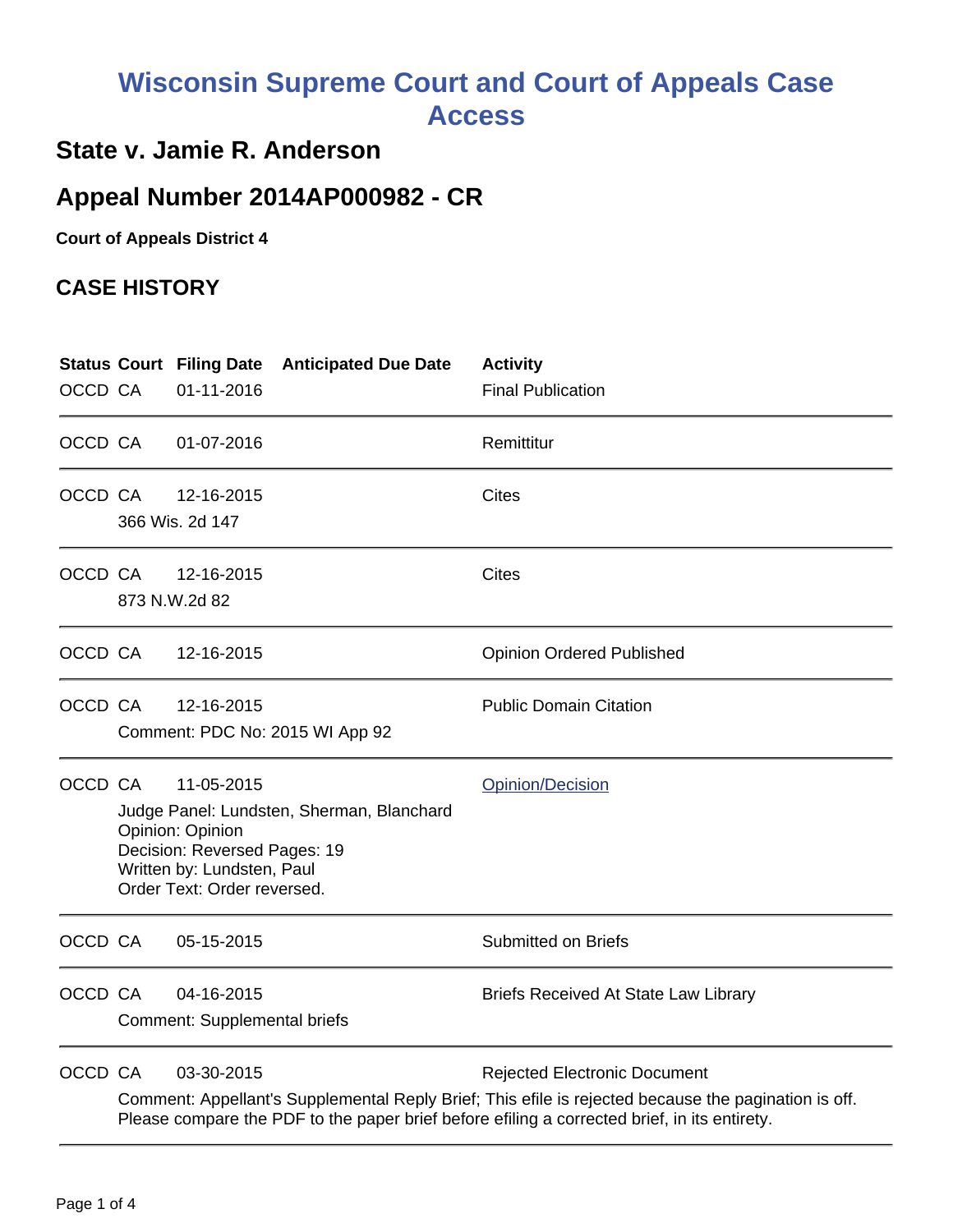Filed By: Jeremy Newman

Comment: Appellant's Supplemental Reply Brief

| OCCD CA |                                                                                                                                                                   | 03-06-2015                                                                                                                                          | Motion to Extend Time                       |  |  |  |  |
|---------|-------------------------------------------------------------------------------------------------------------------------------------------------------------------|-----------------------------------------------------------------------------------------------------------------------------------------------------|---------------------------------------------|--|--|--|--|
|         |                                                                                                                                                                   | Filed By: Jeremy Newman                                                                                                                             |                                             |  |  |  |  |
|         |                                                                                                                                                                   | Submit Date: 3-9-2015<br>Decision: (G) Grant                                                                                                        |                                             |  |  |  |  |
|         |                                                                                                                                                                   | Decision Date: 3-20-2015                                                                                                                            |                                             |  |  |  |  |
|         |                                                                                                                                                                   | ORD that the time for the appellant to file his supplemental response brief is extended to March 31,                                                |                                             |  |  |  |  |
|         | 2015.<br>See BOT event due on 3-31-2015                                                                                                                           |                                                                                                                                                     |                                             |  |  |  |  |
|         |                                                                                                                                                                   |                                                                                                                                                     |                                             |  |  |  |  |
| OCCD CA |                                                                                                                                                                   | 03-02-2015                                                                                                                                          | <b>Other Brief</b>                          |  |  |  |  |
|         |                                                                                                                                                                   |                                                                                                                                                     | Other Brief - Supplemental Respondent Brief |  |  |  |  |
|         |                                                                                                                                                                   | Filed By: 39939 (Johnson-Karp, Gabe)                                                                                                                |                                             |  |  |  |  |
|         |                                                                                                                                                                   | Comment: State's Supplemental Respondent's Brief                                                                                                    |                                             |  |  |  |  |
| OCCD CA |                                                                                                                                                                   | 02-26-2015                                                                                                                                          | Attorney address updated                    |  |  |  |  |
|         |                                                                                                                                                                   | Comment: Address changed for attorney: 39213 Sara Kelton Brelie                                                                                     |                                             |  |  |  |  |
| OCCD CA |                                                                                                                                                                   | 01-21-2015                                                                                                                                          | Motion to Extend Time                       |  |  |  |  |
|         |                                                                                                                                                                   | Filed By: 39939 (Johnson-Karp, Gabe)                                                                                                                |                                             |  |  |  |  |
|         |                                                                                                                                                                   | Submit Date: 1-22-2015                                                                                                                              |                                             |  |  |  |  |
|         |                                                                                                                                                                   | Decision: (G) Grant<br>Decision Date: 1-27-2015                                                                                                     |                                             |  |  |  |  |
|         |                                                                                                                                                                   | ORD that the time to file the supplemental respondent's brief is extended to March 2, 2015.                                                         |                                             |  |  |  |  |
|         |                                                                                                                                                                   | FRO that the time to file the appellant's supplemental reply brief shall be fifteen days from the filing of<br>the supplemental respondent's brief. |                                             |  |  |  |  |
|         |                                                                                                                                                                   | See BOT event due on 3-2-2015                                                                                                                       |                                             |  |  |  |  |
|         |                                                                                                                                                                   |                                                                                                                                                     |                                             |  |  |  |  |
| OCCD CA |                                                                                                                                                                   | 12-17-2014                                                                                                                                          | Sua Sponte                                  |  |  |  |  |
|         | Filed By: Unassigned District 4<br>Submit Date: 12-17-2014                                                                                                        |                                                                                                                                                     |                                             |  |  |  |  |
|         |                                                                                                                                                                   | Decision: (O) Other                                                                                                                                 |                                             |  |  |  |  |
|         |                                                                                                                                                                   | Decision Date: 12-30-2014                                                                                                                           |                                             |  |  |  |  |
|         | ORD that the State may file a supplemental respondent's brief by January 30, 2015, and the appellant<br>may file a supplemental reply brief by February 16, 2015. |                                                                                                                                                     |                                             |  |  |  |  |
|         |                                                                                                                                                                   | Comment: Responses to CTO amended CTO 12/2/14                                                                                                       |                                             |  |  |  |  |
| OCCD CA |                                                                                                                                                                   | 12-17-2014                                                                                                                                          | Response                                    |  |  |  |  |
|         |                                                                                                                                                                   | Comment: see amended CTO 12/2/14; State shall inform this court.                                                                                    |                                             |  |  |  |  |
| OCCD CA |                                                                                                                                                                   | 12-15-2014                                                                                                                                          | <b>Briefs Received At State Law Library</b> |  |  |  |  |
| OCCD CA |                                                                                                                                                                   | 12-01-2014                                                                                                                                          | Record and Briefs Sent to District 4        |  |  |  |  |
|         |                                                                                                                                                                   |                                                                                                                                                     |                                             |  |  |  |  |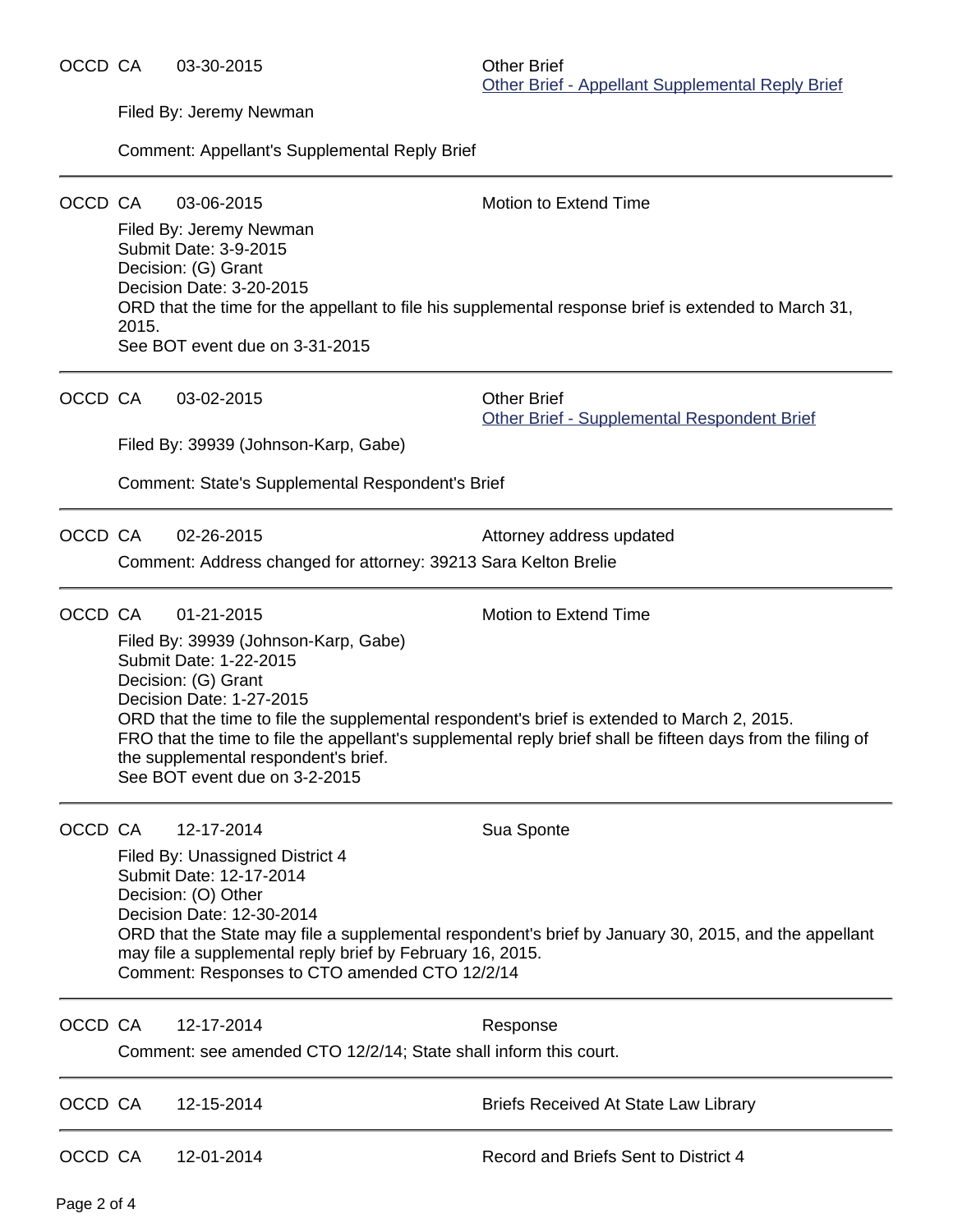| OCCD CA |                         | 11-03-2014                                                                                                                                                                                                                                                                                                                                                                                                                                                                                                                                                                                                           | <b>Reply Brief</b><br><b>Reply Brief</b>                  |  |  |
|---------|-------------------------|----------------------------------------------------------------------------------------------------------------------------------------------------------------------------------------------------------------------------------------------------------------------------------------------------------------------------------------------------------------------------------------------------------------------------------------------------------------------------------------------------------------------------------------------------------------------------------------------------------------------|-----------------------------------------------------------|--|--|
|         | Filed By: Jeremy Newman |                                                                                                                                                                                                                                                                                                                                                                                                                                                                                                                                                                                                                      |                                                           |  |  |
| OCCD CA |                         | 10-20-2014                                                                                                                                                                                                                                                                                                                                                                                                                                                                                                                                                                                                           | Brief of Respondent(s)<br><b>Brief of Respondent</b>      |  |  |
|         |                         | Filed By: Kevin Croninger                                                                                                                                                                                                                                                                                                                                                                                                                                                                                                                                                                                            |                                                           |  |  |
| OCCD CA |                         | 08-18-2014                                                                                                                                                                                                                                                                                                                                                                                                                                                                                                                                                                                                           | Motion to Extend Time                                     |  |  |
|         |                         | Filed By: Kevin Croninger<br>Submit Date: 8-19-2014<br>Decision: (G) Grant<br>Decision Date: 8-22-2014<br>ORD that the time to file the State's brief is extended to 10/16/14.<br>See BRS event due on 10-16-2014                                                                                                                                                                                                                                                                                                                                                                                                    |                                                           |  |  |
| OCCD CA |                         | 07-15-2014                                                                                                                                                                                                                                                                                                                                                                                                                                                                                                                                                                                                           | Brief & Appx of Appellant(s)<br><b>Brief of Appellant</b> |  |  |
|         |                         | Filed By: Jeremy Newman                                                                                                                                                                                                                                                                                                                                                                                                                                                                                                                                                                                              |                                                           |  |  |
| OCCD CA |                         | 06-05-2014                                                                                                                                                                                                                                                                                                                                                                                                                                                                                                                                                                                                           | Record                                                    |  |  |
|         |                         | Comment: 1-6 through 73-1                                                                                                                                                                                                                                                                                                                                                                                                                                                                                                                                                                                            |                                                           |  |  |
| OCCD CA |                         | 05-12-2014                                                                                                                                                                                                                                                                                                                                                                                                                                                                                                                                                                                                           | Motion for 3-Judge Panel                                  |  |  |
|         |                         | Filed By: Jeremy Newman<br>Submit Date: 11-3-2014<br>Decision: (G) Grant<br>Decision Date: 11-26-2014<br>ORD that the appeal shall be decided by a panel of three judges pursuant to Wis. Stat. Rule 809.41(3).<br>FRO that, on or before December 8, 2014, the parties shall file an additional copy of each of the briefs<br>with this court, and serve a copy upon the Department of Justice. The Department of Justice shall then<br>inform this court on or before December 17, 2014, whether it will stand upon the brief already filed by<br>the District Attorney, or wishes to submit a supplemental brief. |                                                           |  |  |
| OCCD CA |                         | 05-01-2014                                                                                                                                                                                                                                                                                                                                                                                                                                                                                                                                                                                                           | Notif. Sent-Filing of NAP & Ct. Record                    |  |  |
| OCCD CA |                         | 05-01-2014<br>Filed By: Unassigned District 4<br>Submit Date: 5-13-2014<br>Decision: (G) Grant<br>Decision Date: 5-13-2014<br><b>ORD FWA-Indigent</b><br><b>Motion Response</b><br>Filed By: Jamie Anderson<br>Submit Date: 5-13-2014                                                                                                                                                                                                                                                                                                                                                                                | <b>Indigency Forms Sent</b>                               |  |  |
| OCCD CA |                         | 05-01-2014                                                                                                                                                                                                                                                                                                                                                                                                                                                                                                                                                                                                           | Notice of Appeal & Court Record                           |  |  |